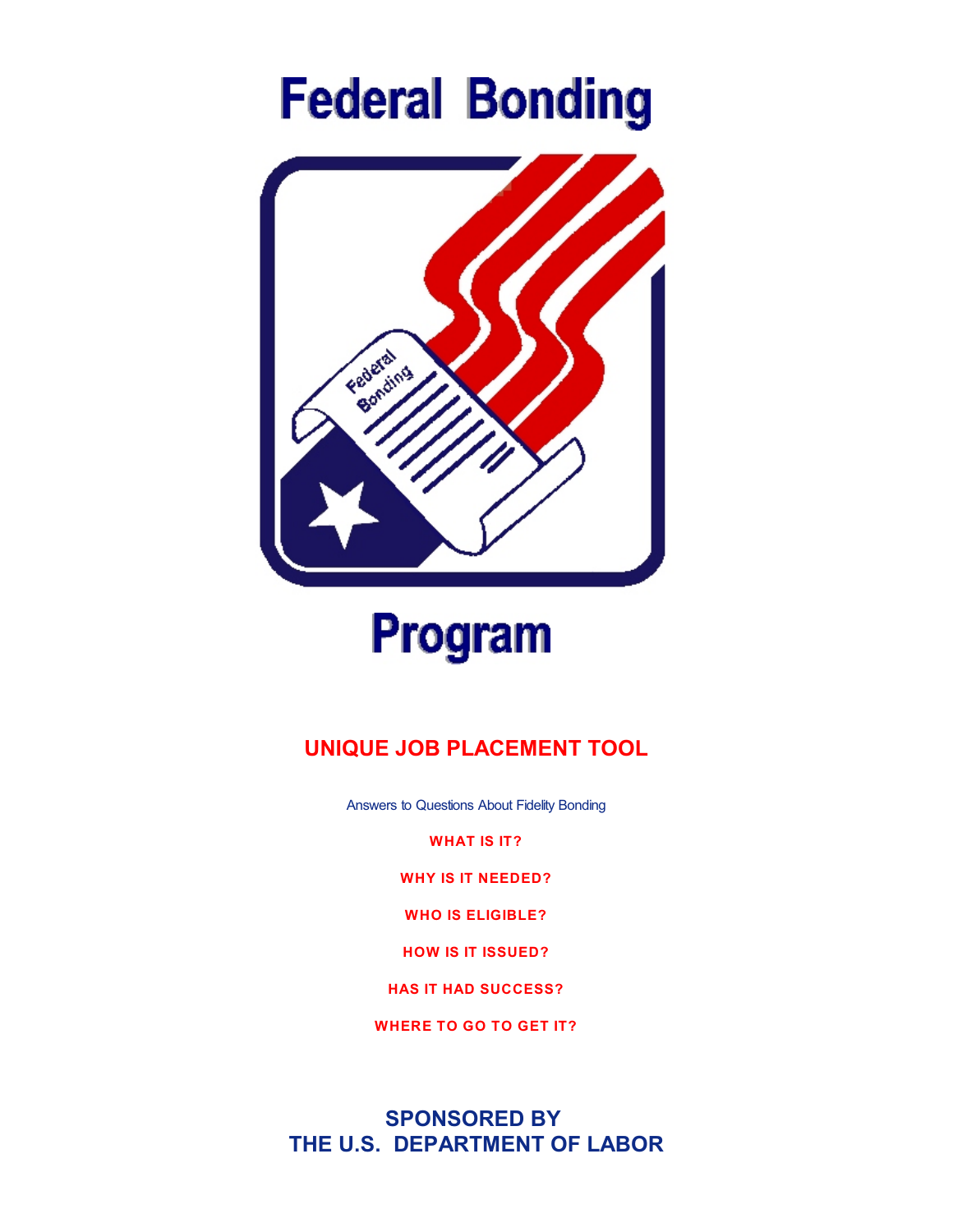**-John E. Moore, Administrator Office of Correctional Job Training** *"A vital resource in the provision* **and Placement,** *of offender job placement* **National Institute of Corrections,**  *services, the Federal Bonding* **U.S. Department of Justice** *Program has become a critical component of training for Offender Employment Specialist by the National Institute of Corrections, Office of*

**-John E. Moore, Administrator Office of Correctional Job Training and Placement, National Institute of Corrections, U.S. Department of Justice**

*"It's a phenomenal job-selling tool."*

**- Bobby Genn**, State Bonding Coordinator, New York State Department of Labor

"A criminal past may prevent the transition from welfare to work." "Each year, the States of New York, Texas and California use hundreds of these special bonds to place at-risk employees in jobs. The bonds offer the reassurance many employers are seeking."

> **- Ruth Hammond Pittsburgh City Paper**

*"Employers were more willing to hire exoffenders who are bonded..." "Bonding was the only variable to which the majority of employers (51%) responded favorably. This supports the importance of the Federal Bonding Program to ex-offenders."*

> *- Study of "Employer Attitudes Toward Hiring Ex- Offenders***" published in The Prison Journal, June -1996. Authored by Shelley Albright, Texas Department of Criminal Justice, and Furjen Denq, Sam Houston State University.**

"...this innovative activity delivers a unique helping service that is not duplicated by any other program in the U.S. to secure the job placement of ex-offenders and other high-risk job applicants.....by providing employers with a special incentive to hire the hardest-to-place job seekers." "It has a proven track record..."

**- U. S. Department of Labor, Training and Employment Information Notice No. 5-98, August 3,1998.**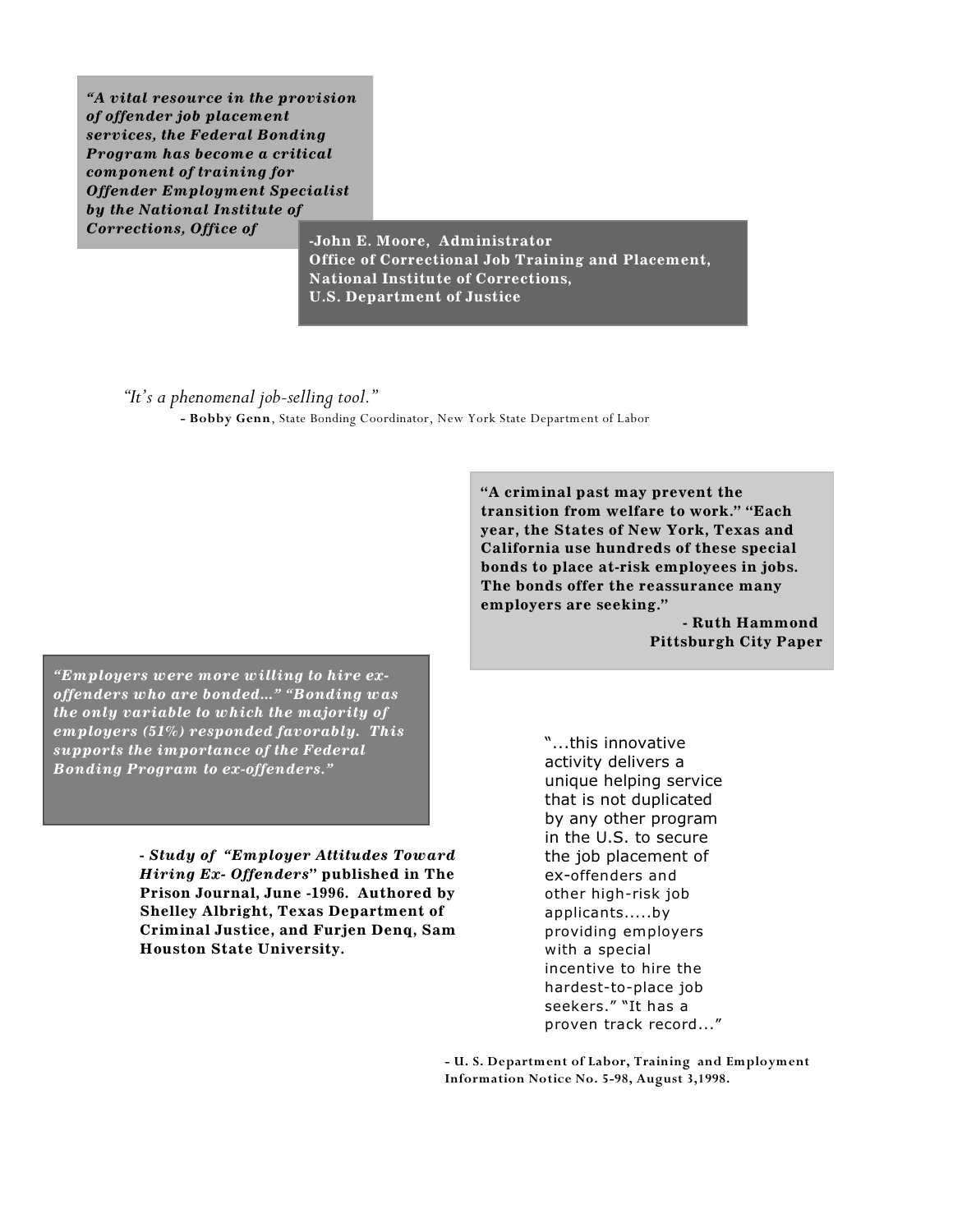#### **WHAT IS IT?**

#### **Q. WHAT IS THE FEDERAL BONDING PROGRAM?**

*A. It is a unique tool to help a job applicant get and keep a job. The program issues Fidelity Bonds, and is sponsored by the U.S. Department of Labor.*

#### **Q. WHAT IS A FIDELITY BOND?**

*A. It is a business insurance policy that protects the employer in case of any loss of money or property due to employee dishonesty. It is like a "guarantee" to the employer that the person hired will be an honest worker.*

*The Fidelity Bonds issued under the Federal Bonding Program are insurance policies of the Travelers Casualty and Surety Company of America. The McLaughlin Company in Washington, DC, is the agent for Travelers in managing the program nation wide.*

#### **Q. HOW DOES THE BOND HELP SOMEONE GET A JOB?**

**A.** *The bond is given to the employer free-of-charge, and serves as an incentive to the company to hire a job applicant who is an ex-offender or has some other "risk" factor in their personal background. The employer is then able to get the worker's skills without taking any risk of worker dishonesty on the job.*

#### **Q. WHAT EXACTLY DOES THE BOND INSURANCE COVER?**

**A.** *It insures the employer for any type of stealing by theft, forgery, larceny or embezzlement. It does not cover liability due to poor workmanship, job injuries or work accidents. It is not a bail bond or court bond for the legal system. It is not a contract bond, performance bond or license bond sometimes needed to be selfemployed.*

#### **Q. WHAT RESTRICTIONS EXIST IN THE PROGRAM'S BOND COVERAGE?**

**A.** *The worker must meet the State's legal age for working; there are no age limits. Workers must be paid wages with Federal taxes automatically deducted from pay; self-employed persons cannot be covered.*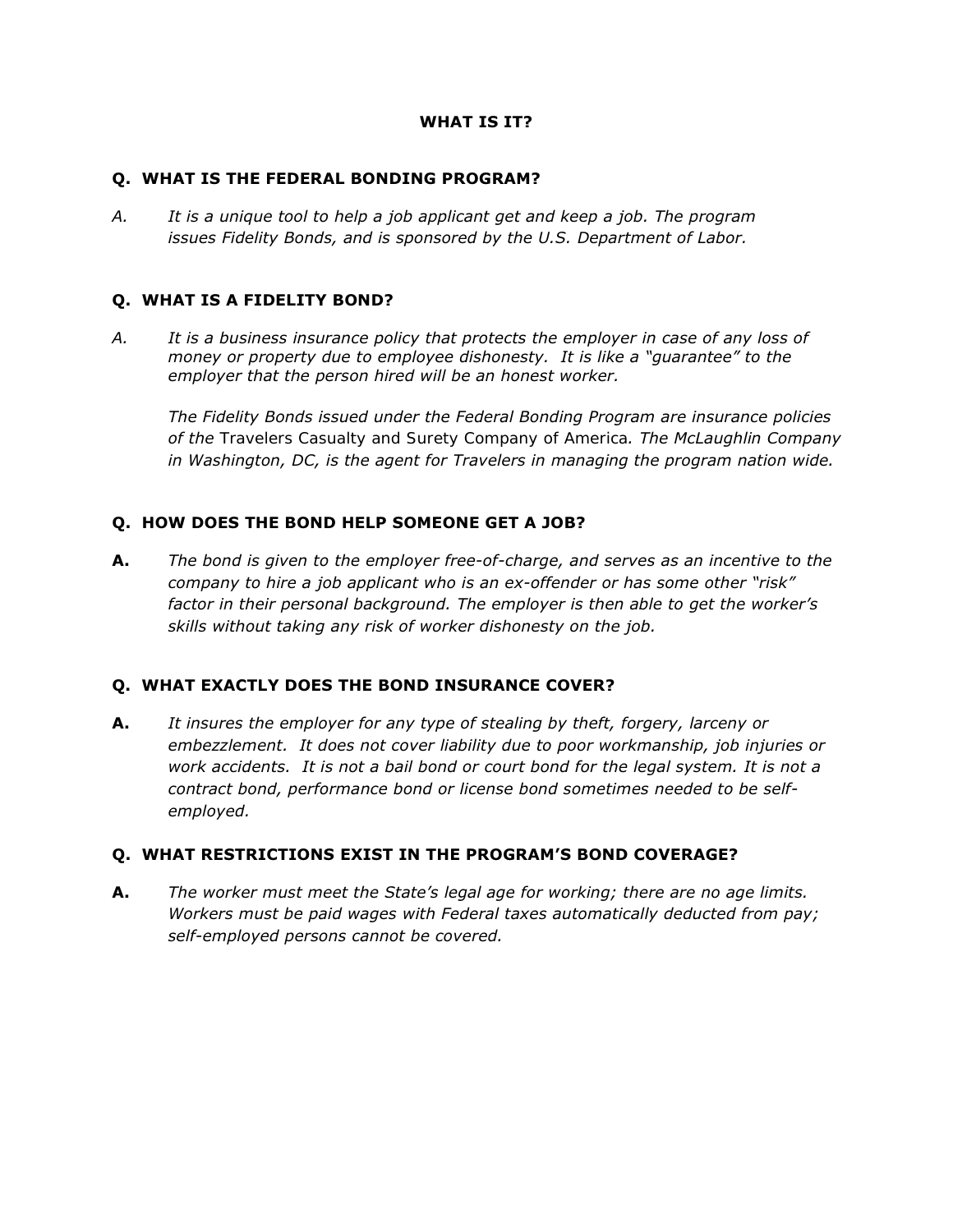#### **Q. WHO DOES THE PROGRAM HELP?**

- **A.** *Bond coverage is provided for any person whose background usually leads employers to question their honesty and deny them a job. The program will cover any person who is a "risk" due to their being in one or more of the following groups:*
	- ! **ex-offender with a record of arrest, conviction or imprisonment; anyone who has ever been on parole or probation, or has any police record**
	- ! **recovering substance abusers; persons rehabilitated through treatment for alcohol or drug abuse**
	- ! **poor credit record or have declared bankruptcy**
	- ! **dishonorably discharged from the military**
	- ! **persons lacking a work history who are from families with low income**

#### **Q. CAN OTHER PERSONS BE BONDED?**

**A.** *YES. Anyone else who needs the program's bond in order to get a job. (For more information, read "Why Bonding is Needed" and "Who Is Eligible" in the pages that follow.*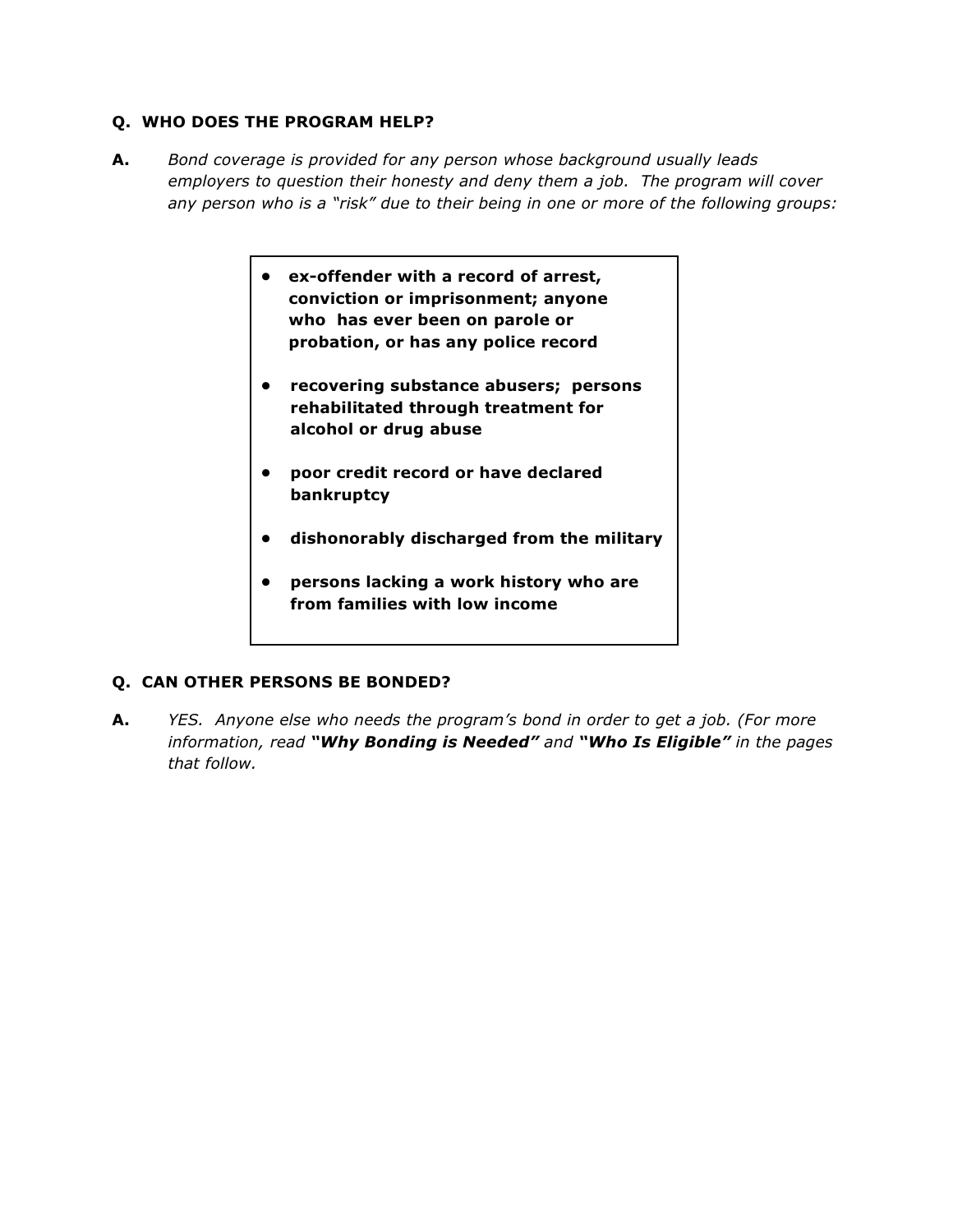#### **WHY IS IT NEEDED?**

#### *Q. SINCE EMPLOYERS BUY FIDELITY BOND INSURANCE TO PROTECT AGAINST EMPLOYEE DISHONESTY, WHY IS THE PROGRAM'S BOND NEEDED?*

**A.** *Fidelity Bonds that employers purchase commercially do not cover anyone who has already committed "a fraudulent or dishonest act." Ex-offenders and other job applicants with questionable backgrounds are designated by the insurance industry as being NOT BONDABLE because they are too risky to insure for job honesty.*

Only the Federal Bonding Program will issue bonds to employers to cover anyone who is usually **NOT BONDABLE.** As a result, bonding is eliminated as a barrier to employment and the program serves as a unique job placement tool.

#### **Q. IS IT LEGAL FOR EMPLOYERS TO DENY EMPLOYMENT TO APPLICANTS WHO ARE NOT BONDABLE UNDER COMMERCIALLY PURCHASED BONDS?**

*A. Employers fear that applicants who are NOT BONDABLE will be untrustworthy employees, and companies can require bonding and deny employment on that basis. The Federal Bonding Program can help overcome that employer fear by making the applicant BONDABLE. The program's bond is like a guarantee of employee job honesty for the hardest-to-place job applicants.*

#### **Q. CAN THE PROGRAM'S FIDELITY BOND COVERAGE EXIST FOREVER?**

*A. The key purpose of the program's bond is to help an at-risk applicant get a job. The bond insurance is issued free-of-charge to the employer for a period of six months. If the worker demonstrates job honesty during the six months of Federal Bonding Program coverage, that worker can become BONDABLE FOR LIFE under commercial bonding made available to the employer for purchase from the Travelers Property Casualty insurance company.*

#### **WHO IS ELIGIBLE?**

#### **Q. HOW CAN YOU KNOW IF YOU QUALIFY FOR OBTAINING BONDING SERVICES?**

**A.** *Anyone who cannot get a job without bonding is eligible for help by the Federal Bonding Program. All individuals who have, in the past, committed a fraudulent or dishonest act, are eligible for bonding services.* 

*These persons include ex-offenders and recovering substance abusers, as well as people who have poor personal credit, poor persons who lack a work history, and individuals who were dishonorably discharged from the military.*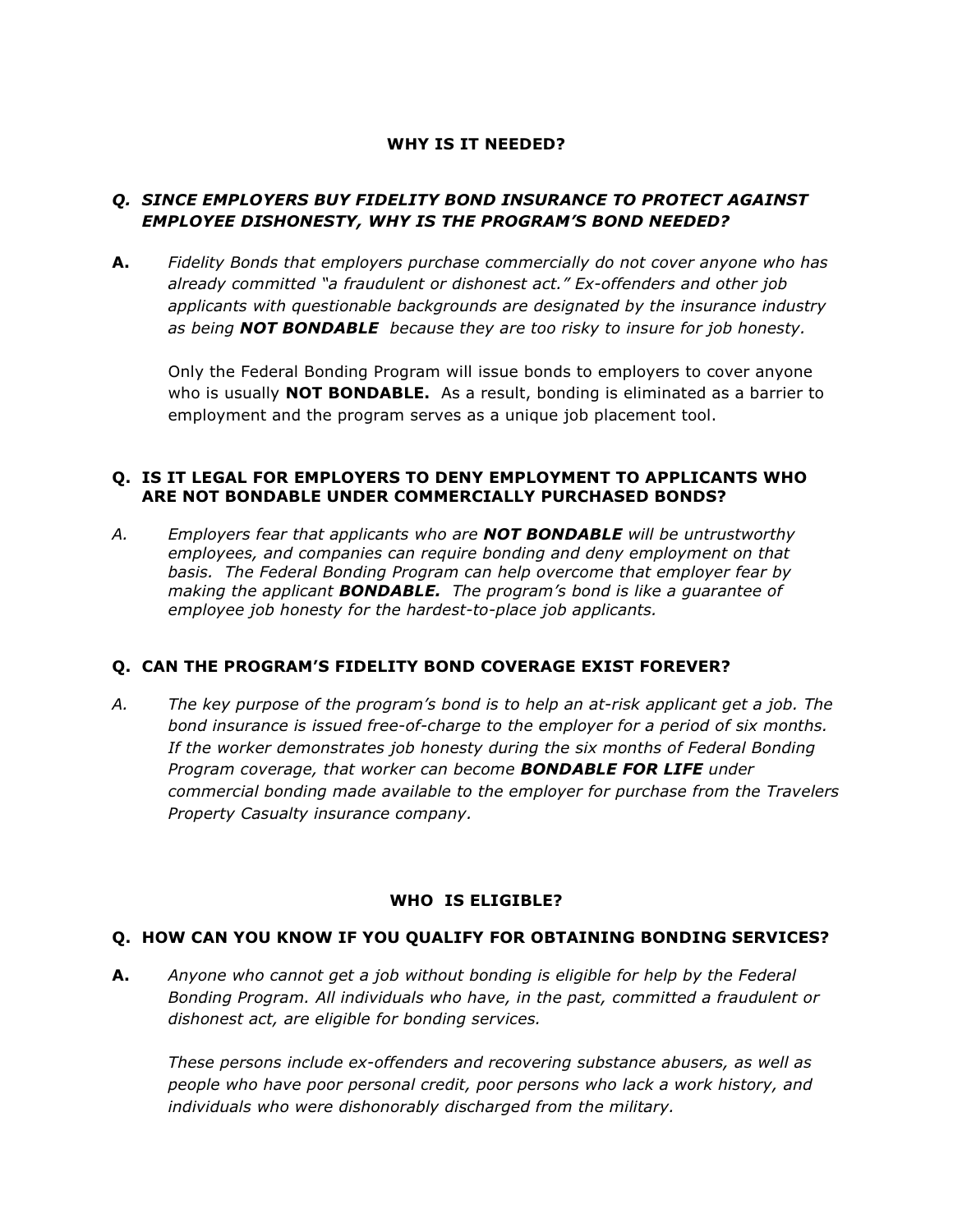#### **Q. AT WHAT AGE CAN YOU OBTAIN BONDING FROM THE PROGRAM?**

**A.** *You must meet the legal minimum working age set by the State in which the job exists. The program has no maximum age limit.*

#### **Q . WHAT IF YOU HAVE ALREADY BEEN TOLD BY A COMPANY THAT YOU ARE "NOT BONDABLE"?**

**A.** *The main reason that the Federal Bonding Program exists is to help get a job for any person who experiences bonding as a barrier to getting a job. The program will bond anyone who has a risk factor in their personal background.*

#### **Q. CAN THE PROGRAM BOND PERSONS WHO ARE SELF-EMPLOYED?**

**A.** *NO. The program's fidelity bond is issued to an employer to cover only a worker who earns wages with Federal taxes automatically withheld from the worker's paycheck.*

#### **Q. CAN BONDING BE ISSUED FOR A WORKER PLACED ON A PART-TIME JOB OR A TEMPORARY JOB?**

**A.** *YES. However, the agency issuing the bond can make an exception to this rule if they determine it is needed.* 

#### **Q. IF AN APPLICANT IS TO BE PLACED ON A JOB WHERE BONDING WAS NOT PREVIOUSLY REQUIRED, CAN A BOND BE ISSUED?**

**A.** *YES. Bonding can be provided for any job if issuance of the bond is the difference between getting the job and not getting it.*

*Job placement often occurs simply due to the fact that the bond overcomes an employer's fear that the job applicant may be a dishonest worker.*

#### **Q. CAN BONDING BE ISSUED TO COVER AN ALREADY EMPLOYED WORKER?**

**A***. The main purpose of the Federal Bonding Program is to help secure employment for applicants who are having a hard time getting a job due their questionable backgrounds.*

*However, a bond can be issued to cover a current employee who is NOT BONDABLE under the employer's insurance, and needs the program's bonding in order to secure a promotion to a new job requiring bonding or to prevent being laid off.*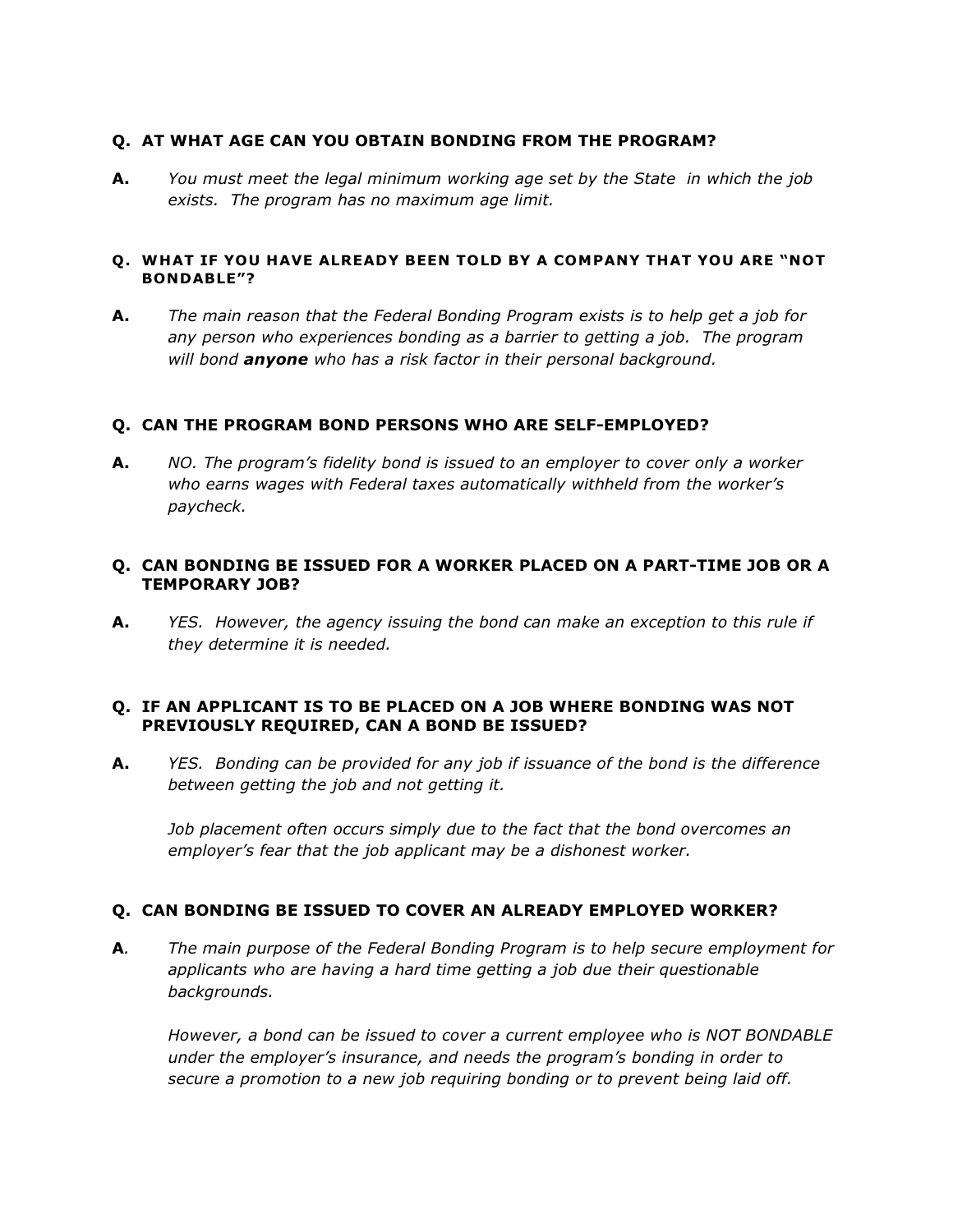#### **Q. IS A PERSON ON WELFARE AUTOMATICALLY ELIGIBLE FOR BONDING?**

**A.** *Most welfare recipients will be eligible due to the fact that have a poor credit history or have declared bankruptcy. Also, some of these individuals will be eligible due to being ex-offenders or recovering substance abusers or lacking a work history.*

#### **HOW IS IT ISSUED?**

#### **Q. WHO MUST REQUEST ISSUANCE OF THE FIDELITY BOND?**

**A.** *Issuance of the bond for job placement to occur can be requested by either the employer or the job applicant. This request is to be made to the local agency certified by the Federal Bonding Program.*

*In many cities, agencies are certified to issue bonds as an employer incentive for job hire. Sometimes these agencies are designated as the State Job Service or One-Stop Career Center. For further help, call the appropriate phone number shown on the last page.*

#### **Q. CAN THE BOND BE ISSUED AT ANY TIME?**

**A***. For the bond to be issued, the employer must make the applicant a job offer and set a date for the individual to start work. The job start date will be the effective date of the bond insurance which will terminate six months later. After the six months, continued* coverage will be made available for purchase if the worker has exhibited job honesty under the program's bond.

#### **Q. HOW MUCH BOND INSURANCE COVERAGE WILL BE ISSUED?**

**A***. A total of \$5,000 bond coverage is usually issued, with NO DEDUCTIBLE amount of liability for the employer. Larger bond amounts can possibly be issued if the certified agency issuing the bonds has acquired a special bond package and has determined that larger bond amounts are appropriate.*

#### **Q. WHAT PAPERS MUST THE EMPLOYER SIGN AND WHAT OTHER ACTIONS MUST THE EMPLOYER TAKE IN ORDER TO GET THE BOND?**

**A***. NONE. Once the date is set for the applicant to start work, the bond can be issued instantly. The employer signs NO papers, and keeps NO special records since the bond is self-terminating. The bond is mailed directly to the employer by The McLaughlin Company in Washington, DC as agent for Travelers.*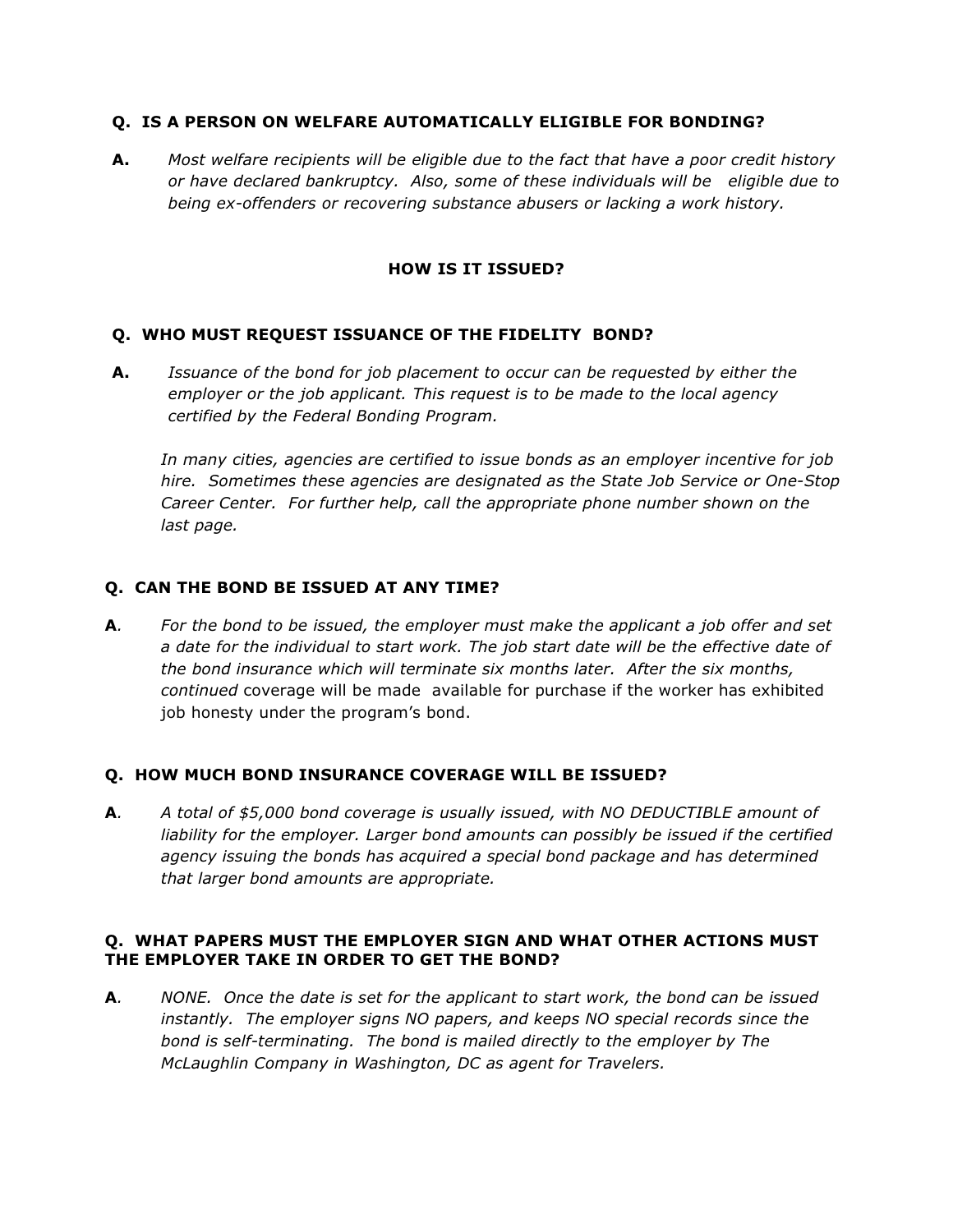#### **HAS IT HAD SUCCESS?**

#### **Q. HOW MANY PEOPLE HAVE BEEN HELPED BY THE PROGRAM?**

**A.** *About 40,000 applicants have obtained jobs due to being bonded, and 99% have proven to be honest employees.*

#### **Q. WHAT DO EMPLOYERS THINK ABOUT BONDING AS A JOB-HIRE INCENTIVE?**

**A.** *A research study published by a university in Texas surveyed employer attitudes toward hiring exoffenders. Only 12% said that they were willing to hire these applicants. However, 51% said that they would hire ex-offenders if they were bonded.*

#### **Q. WHAT PROOF IS THERE THAT BONDING IS NEEDED AND USEFUL?**

**A.** *New York State found that having a job helps prevent a parolee from returning to prison. The fact is that 89% of persons who violated parole were unemployed at the time.*

*Texas found that Project RIO bonding and other services for releasees from its State prisons saved the State \$10 million annually, and made tax payers out of tax users.*

*A study of the U.S. Department of Justice found that released felony offenders with histories of alcohol and drug offenses were able to be helped to secure steady employment by offering employers bonding as a job-hire incentive.*

*The Pittsburgh City Paper brought attention to the fact that "a criminal past may prevent the transition from welfare to work," and called for expanded use of the Federal Bonding Program to deal with this job placement problem.*

#### **Q. ARE THERE OTHER BENEFITS IN USE OF BONDING SERVICES?**

**A.** *YES. A greater variety of jobs can be obtained by applicants, and more higher wage jobs can be obtained.*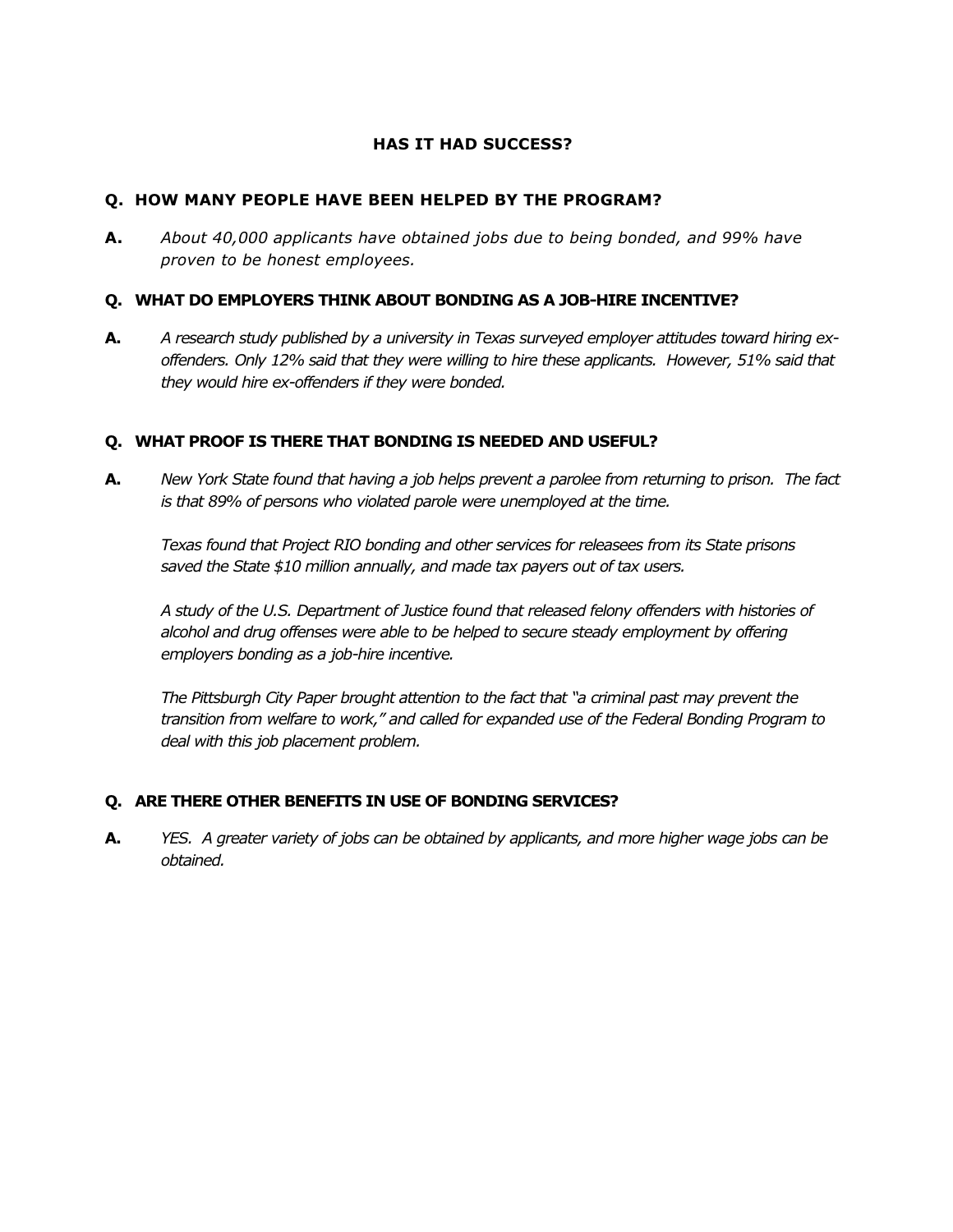#### **WHERE TO GO TO GET IT?**

#### **Q. WHAT DO YOU HAVE TO DO TO GET BONDING SERVICES?**

**A.** *The employer or job applicant should contact the nearest State Job Service office or One-Stop Career Center (call 1-877-US2-JOBS).*

*It is necessary for the applicant to first visit and register with one of these offices (sometimes called a Workforce Office).*

There are no papers to be completed by the job applicant or the employer in order for the bond to be issued to the employer to cover the job honesty of the worker.

Before a bond can be issued, the applicant must receive a job offer and the employer must schedule a date to start work.

*The McLaughlin Company in Washington, DC will then issue, to the employer, a Fidelity Bond insurance policy covering the worker. This policy is underwritten through the Travelers insurance company.*

#### **Q. HOW DOES THE EMPLOYER LEARN THAT BONDING IS AVAILABLE?**

**A.** *Workforce Office representatives usually inform employers about the availability of bonding services.*

*Job applicants should also inform employers about bonding in their job search interviews.*

#### **Q.** IS THERE A SPECIFIC PHONE NUMBER TO CALL TO GET FURTHER INFORMATION **ON BONDING SERVICES?**

*A. YES. Make phone contact using the appropriate number on the following page.*